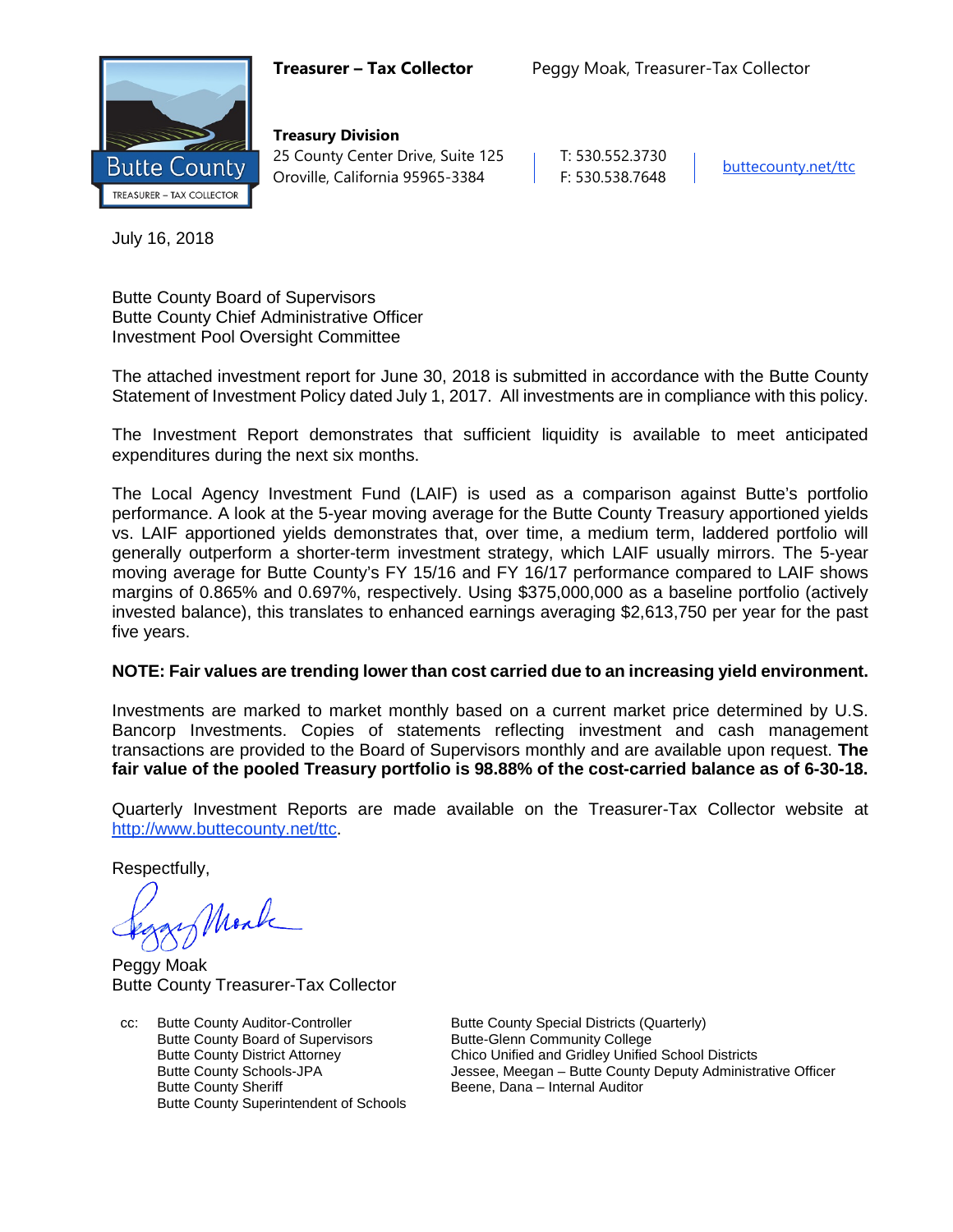

### **Fair Value as of 6/30/18\* Butte County Pooled Treasury**

| <b>Investment</b>                                       | <b>Cost Carried (CC)</b> | Fair Value (FV)      | Percentage (FV/CC) |
|---------------------------------------------------------|--------------------------|----------------------|--------------------|
| LAIF                                                    | \$<br>56,867,083.10      | \$<br>56,727,076.40  | 99.7538001%        |
| CalTrust                                                | \$<br>4,645.46           | \$<br>4,652.92       | 100.1605869%       |
| CAMP                                                    | \$<br>50,086,441.88      | \$<br>50,086,441.88  | 100.0000000%       |
| <b>Five Star Bank</b>                                   | \$<br>5,066,889.41       | \$<br>5,066,889.41   | 100.0000000%       |
| Negotiable CDs                                          | \$<br>10,496,818.41      | \$<br>10,500,000.00  | 100.0303100%       |
| <b>Municipal Bonds</b>                                  | \$<br>43,966,049.72      | \$<br>43,179,941.40  | 98.2120106%        |
| <b>Corporate Notes</b>                                  | \$<br>38,316,087.81      | \$<br>37,822,682.96  | 98.7122776%        |
| Federal Agency / Supranational Notes                    | \$<br>193,051,286.36     | \$<br>189,558,743.59 | 98.1908731%        |
| <b>Treasury Notes</b>                                   | \$<br>78,376,020.17      | \$<br>77,181,141.00  | 98.4754531%        |
| <b>School Bonds</b><br>LAIF                             | \$<br>65,869,613.24      | \$<br>65,707,442.32  | 99.7538001%        |
| <b>Investments under Mgmt of Trustees</b><br>LAIF       | \$<br>1,667.59           | \$<br>1,663.48       | 99.7538001%        |
| Money Market Funds                                      | \$<br>320,401.83         | \$<br>320,401.83     | 100.0000000%       |
| Cash                                                    | \$<br>19,048.35          | \$<br>19,048.35      | 100.0000000%       |
| Discovery Benefits**                                    | \$<br>30,000.00          | \$<br>43,300.67      | 144.3355667%       |
| Umpqua Bank-Workers' Comp Admin                         | \$<br>174,282.72         | \$<br>174,282.72     | 100.0000000%       |
| <b>Cash on Hand</b><br><b>US Bank Checking Accounts</b> | \$<br>13,225,826.19      | \$<br>13,225,826.19  | 100.0000000%       |
| Operating Cash                                          | \$<br>63,322.30          | \$<br>63,322.30      | 100.0000000%       |
| <b>TOTAL</b>                                            | \$<br>555,935,484.54     | \$<br>549,682,857.42 | 98.8752963%        |

**98.88%**

**\* The fair value of the pooled Treasury portfolio, including cash on hand, is 98.88% of the cost-carried balance as of 6-30-18**

**\*\* Represents the most current available data as of 12/31/2017 (source: Auditor-Controller)**

(Please refer to attached **"Treasurer's Investment Report - Introduction"** for additional information)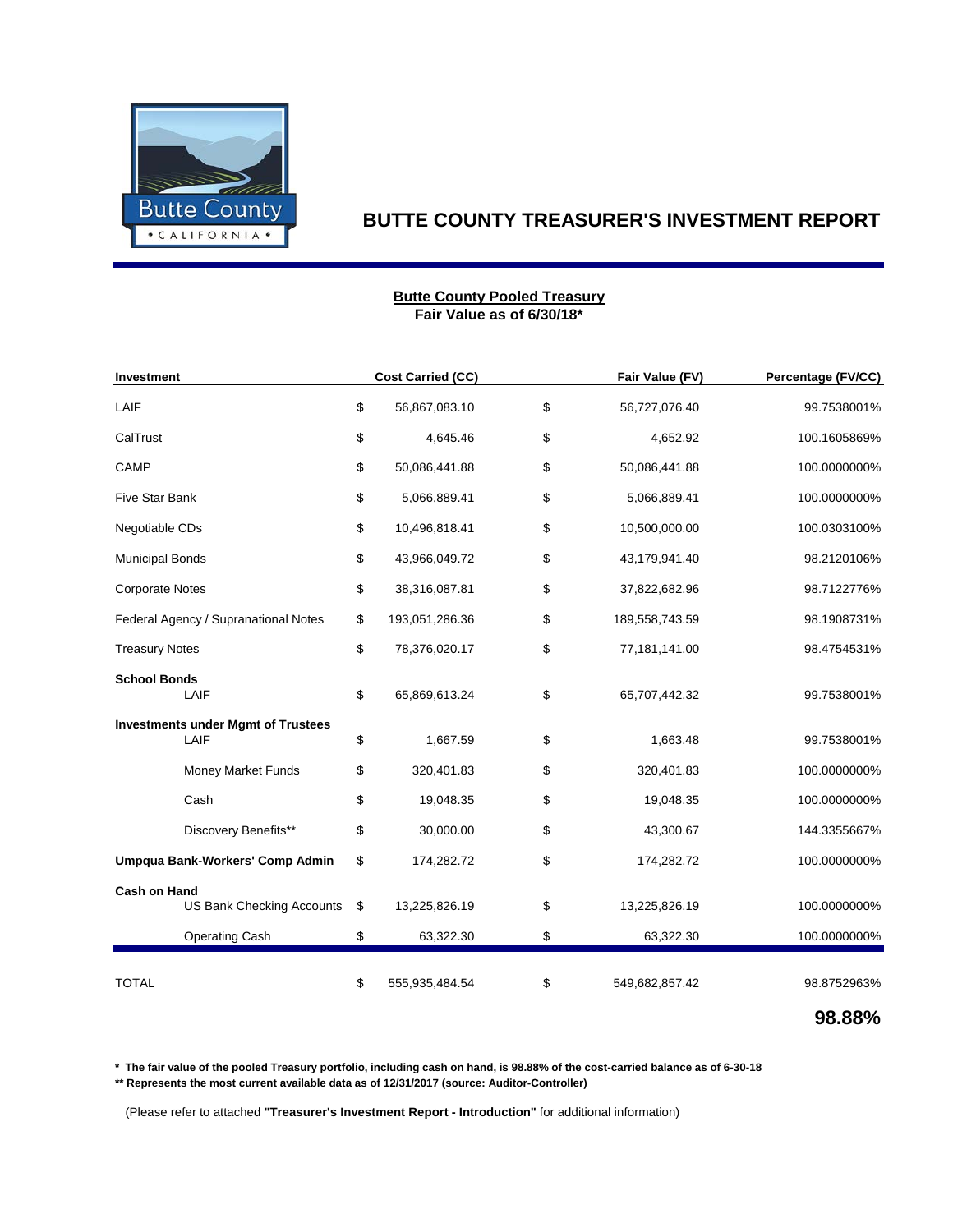

**June 30, 2018**

| <b>ACTIVELY MANAGED PORTFOLIO:</b>                                                                          | <b>YIELD TO</b><br><b>MATURITY</b> | <b>WEIGHTED AVERAGE</b><br><b>MATURITY (DAYS)*</b> | <b>PAR VALUE</b> | <b>FAIR VALUE</b> | <b>COST CARRIED</b> |
|-------------------------------------------------------------------------------------------------------------|------------------------------------|----------------------------------------------------|------------------|-------------------|---------------------|
| <b>LOCAL AGENCY INVESTMENT FUND (LAIF)</b>                                                                  | 1.854%                             | 1                                                  | 56,867,083.10    | 56,727,076.40     | 56,867,083.10       |
| <b>CALTRUST SHORT TERM</b>                                                                                  | 1.954%                             | 1                                                  | 4,652.92         | 4,652.92          | 4,645.46            |
| <b>CAMP SHORT TERM</b>                                                                                      | 2.050%                             | 1                                                  | 50,086,441.88    | 50,086,441.88     | 50,086,441.88       |
| <b>BANK MONEY MARKET (COLLATERALIZED)</b>                                                                   | 1.750%                             | 1                                                  | 5,066,889.41     | 5,066,889.41      | 5,066,889.41        |
| <b>U.S. TREASURY NOTES**</b>                                                                                | 1.860%                             | 898                                                | 79,000,000.00    | 77,181,141.00     | 78,376,020.17       |
| <b>MUNICIPAL BONDS**</b>                                                                                    | 1.877%                             | 759                                                | 43,760,000.00    | 43,179,941.40     | 43,966,049.72       |
| <b>CORPORATE NOTES**</b>                                                                                    | 1.962%                             | 708                                                | 38,359,000.00    | 37,822,682.96     | 38,316,087.81       |
| <b>NEGOTIABLE CDS**</b>                                                                                     | 2.032%                             | 1,062                                              | 10,500,000.00    | 10,500,000.00     | 10,496,818.41       |
| <b>FEDERAL AGENCY / SUPRANATIONAL NOTES**</b>                                                               | 1.916%                             | 1,011                                              | 193,485,000.00   | 189,558,743.59    | 193,051,286.36      |
| <b>TOTAL ACTIVELY MANAGED PORTFOLIO:</b>                                                                    | 1.914%                             | 708                                                | 477,129,067.31   | 470,127,569.56    | 476,231,322.32      |
| INVESTMENT OF NOTE/BOND PROCEEDS AND OPERATING CASH<br><b>SCHOOL BOND PROCEEDS</b> (see page 2 for details) |                                    |                                                    | 65,869,613.24    | 65,707,442.32     | 65,869,613.24       |
| <b>OPERATING ACCOUNTS</b>                                                                                   |                                    |                                                    |                  |                   |                     |
| <b>U.S. BANK CHECKING ACCOUNT DEPOSITS</b>                                                                  |                                    |                                                    | 13,225,826.19    | 13,225,826.19     | 13,225,826.19       |
| <b>OPERATING CASH</b>                                                                                       |                                    |                                                    | 63,322.30        | 63,322.30         | 63,322.30           |
| <b>OTHER</b>                                                                                                |                                    |                                                    | 0.00             | 0.00              | 0.00                |
| <b>TOTAL TREASURER'S FUND LEDGER BALANCE:</b>                                                               |                                    |                                                    | 556,287,829.04   | 549,124,160.37    | 555,390,084.05      |
| <b>INVESTMENTS UNDER MANAGEMENT OF TRUSTEES</b> (see page 3 for details)                                    |                                    | 558,701.16                                         | 558,697.05       | 545,400.49        |                     |
|                                                                                                             |                                    |                                                    | <b>PAR VALUE</b> | <b>FAIR VALUE</b> | <b>COST CARRIED</b> |
| <b>TOTAL CASH AND INVESTMENTS:</b>                                                                          |                                    |                                                    | 556,846,530.20   | 549,682,857.42    | 555,935,484.54      |

### **SIX MONTH LIQUIDITY PROJECTIONS**

| Total Par Value of actively managed investments maturing in more than 12 months:                                                             | 296,407,000                                    |
|----------------------------------------------------------------------------------------------------------------------------------------------|------------------------------------------------|
| Total Par Value of actively managed investments maturing in less than 12 months:                                                             | 180,722,067                                    |
| Estimated Cash Available for Long Term Investment<br>Remaining Available Liquidity                                                           | $-30,000,000$<br>151, 159, 085                 |
| Total Liquidity for Next Six Months                                                                                                          | 181,159,085 (A1+A2+B+C)                        |
| <b>Securities Maturing</b><br>Local Agency Investment Fund / Cal Trust / MMF / CAMP                                                          | 38,500,000 (B)<br>112,025,060 (C)              |
| <b>Prudent Reserve</b>                                                                                                                       | $-30,000,000$ (A2)                             |
| Estimated Cash Receipts for Next Six Months<br>Estimated Disbursements for Next Six Months<br>Estimated Net Cash Flow for Next Six Months*** | 540,342,599<br>-479,708,574<br>60,634,025 (A1) |

\* Actual Weighted Average Maturity will be shorter, and actual dollar amount of investments maturing in less than 12 months will be higher than stated, due to call features on investments.

\*\* See page 5 for detailed list of investments.

\*\*\* Includes TRAN (Tax and Revenue Anticipation Notes) receipts and disbursements, if applicable.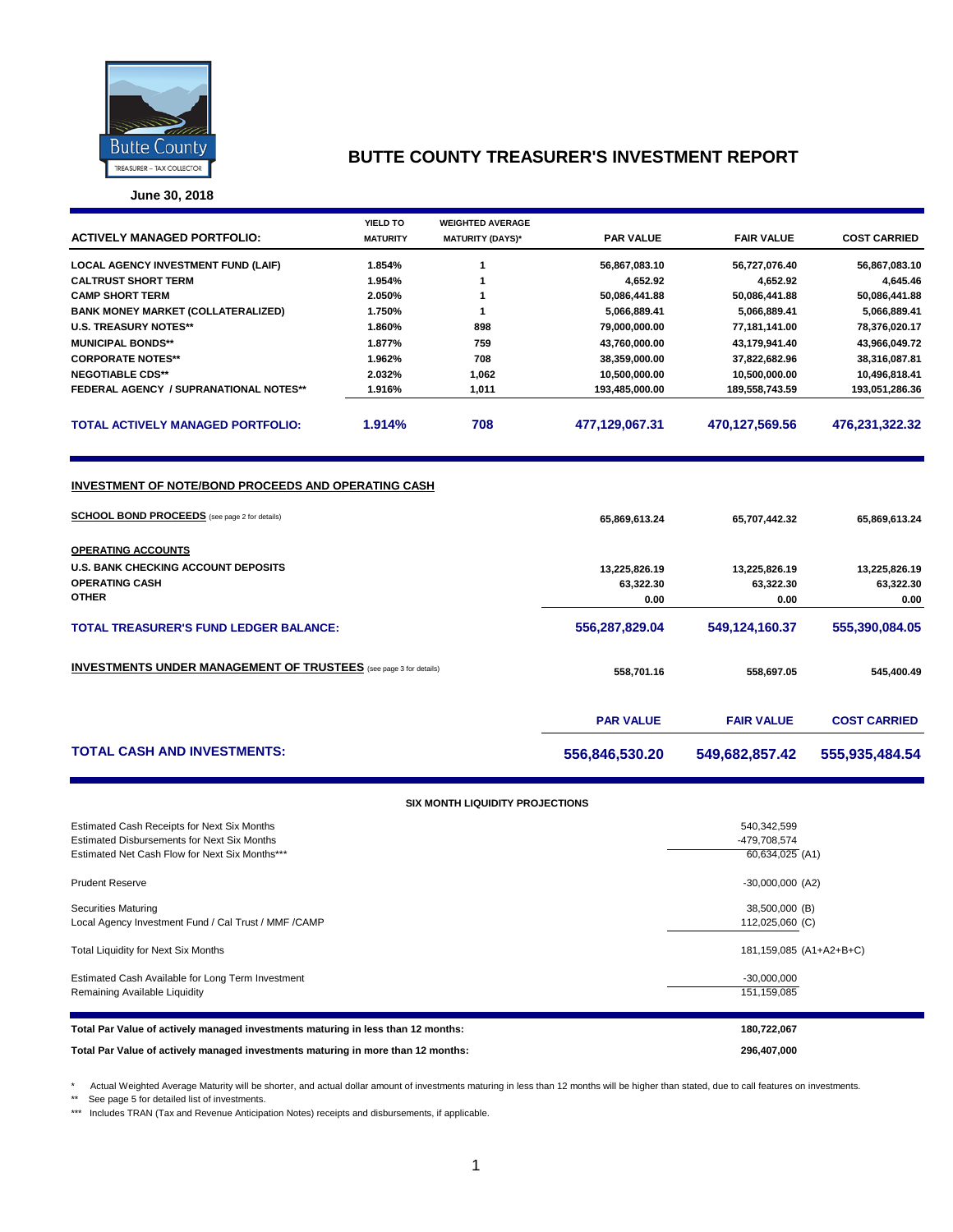### **INVESTMENT OF SCHOOL BOND PROCEEDS**

**June 30, 2018**

| <b>BOND/NOTE DESCRIPTION</b>                       | <b>INVESTMENT</b><br><b>TYPE</b> | <b>MATURITY</b><br><b>DATE</b> | <b>DESCRIPTION</b> | <b>ANNUAL</b><br>YIELD* | <b>PAR</b><br><b>VALUE</b> | <b>FAIR</b><br><b>VALUE</b> | <b>COST</b><br><b>CARRIED</b> |
|----------------------------------------------------|----------------------------------|--------------------------------|--------------------|-------------------------|----------------------------|-----------------------------|-------------------------------|
| <b>BONDS - LOCAL AGENCY INVESTMENT FUND (LAIF)</b> |                                  |                                |                    |                         |                            |                             |                               |
| Butte-Glenn CCD 2016 GO Bond Series A              | LAIF                             |                                |                    | 1.854%                  | 36,906,373.00              | 36,815,509.55               | 36,906,373.00                 |
| Chico Unified 2012 GO Bond Measure E Series A      | LAIF                             |                                |                    | 1.854%                  | 1,578,201.64               | 1,574,316.11                | 1,578,201.64                  |
| Chico Unified 2016 GO Bond Series A                | LAIF                             |                                |                    | 1.854%                  | 27,385,038.60              | 27,317,616.66               | 27,385,038.60                 |
|                                                    |                                  |                                |                    |                         | <b>PAR</b><br><b>VALUE</b> | <b>FAIR</b><br><b>VALUE</b> | <b>COST</b><br><b>CARRIED</b> |
| <b>GRAND TOTAL</b>                                 |                                  |                                |                    |                         | 65,869,613.24              | 65,707,442.32               | 65,869,613.24                 |

\* Yields quoted above are a snapshot per investment type. Actual yields earned on school bonds are calculated by the Treasurer's office and are a composite of investment earnings less Treasury costs.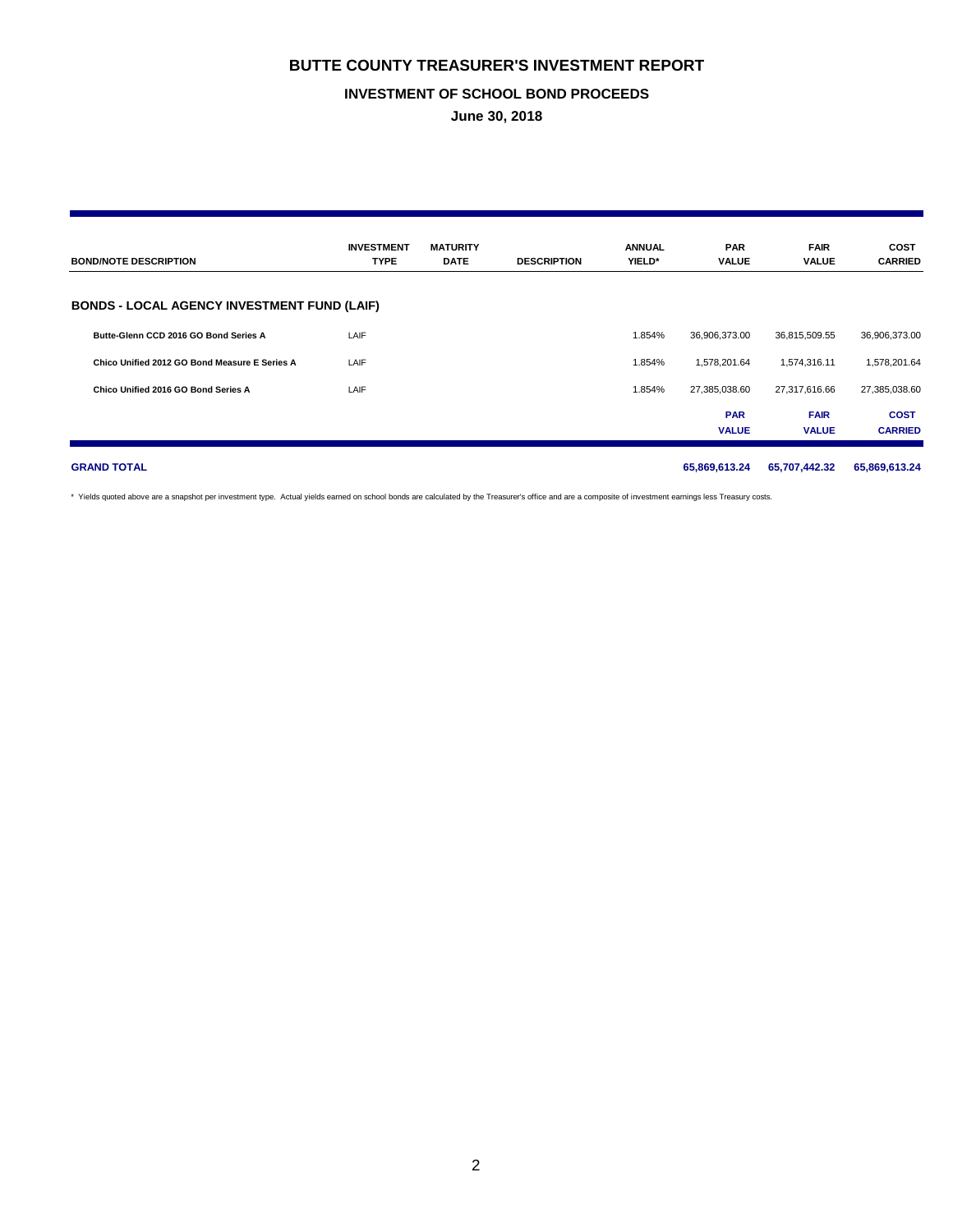# **BUTTE COUNTY TREASURER'S INVESTMENT REPORT DEPOSITS AND INVESTMENTS UNDER MANAGEMENT OF TRUSTEES/FISCAL AGENTS**

**June 30, 2018**

|                                                 | <b>INVESTMENT</b>      | <b>MATURITY</b> |                              | <b>ANNUAL</b> | <b>PAR</b>   | <b>FAIR</b>  | <b>COST</b>    |
|-------------------------------------------------|------------------------|-----------------|------------------------------|---------------|--------------|--------------|----------------|
| <b>FINANCING PROGRAM</b>                        | <b>TYPE</b>            | <b>DATE</b>     | <b>DESCRIPTION</b>           | <b>YIELD</b>  | <b>VALUE</b> | <b>VALUE</b> | <b>CARRIED</b> |
|                                                 |                        |                 |                              |               |              |              |                |
| <b>2004 PENSION OBLIGATION BONDS</b>            |                        |                 |                              |               |              |              |                |
| <b>WELLS FARGO BANK, TRUSTEE</b>                |                        |                 |                              |               |              |              |                |
| Series A Bond Fund #XXXX1106                    | <b>Money Market</b>    |                 | WF GOVT MMF #1751            | 1.910%        | 0.00         | 0.00         | 0.00           |
| Int. Rate Stabilization Fund #XXXX1109          | <b>Money Market</b>    |                 | WF GOVT MMF #1751            | 1.910%        | 1,021.89     | 1,021.89     | 1.021.89       |
|                                                 | Pooled Agency Funds    |                 | Local Agency Investment Fund | 1.854%        | 1.667.59     | 1.663.48     | 1.667.59       |
| Principal Account Fund #XXXX1140                | Cash                   |                 | Cash                         | 0.000%        | 11.69        | 11.69        | 11.69          |
| Interest Account Fund #XXXX1141                 | Cash                   |                 | Cash                         | 0.000%        | 194.70       | 194.70       | 194.70         |
| Surplus Account Fund #XXXX1142                  | Cash                   |                 | Cash                         | 0.000%        | 18,841.96    | 18,841.96    | 18,841.96      |
| Sinking Account Fund #XXXX1143                  | Cash                   |                 | Cash                         | 0.000%        | 0.00         | 0.00         | 0.00           |
| Series B Interest Fund #XXXX1301                | Money Market           |                 | WF GOVT MMF #1751            | 1.910%        | 39,068.50    | 39,068.50    | 39,068.50      |
| Series B Bond Fund #XXXX1305                    | <b>Money Market</b>    |                 | WF GOVT MMF #1751            | 1.910%        | 280,243.89   | 280,243.89   | 280,243.89     |
| Series B Interest Fund #XXXX1307                | Money Market           |                 | WF GOVT MMF #1751            | 1.910%        | 67.55        | 67.55        | 67.55          |
| <b>SUBTOTAL</b>                                 |                        |                 |                              |               | 341,117.77   | 341,113.66   | 341,117.77     |
| <b>DEPOSITS WITH FISCAL AGENTS</b>              |                        |                 |                              |               |              |              |                |
| <b>Discovery Benefits</b>                       |                        |                 |                              |               |              |              |                |
| Plan Year Cash Balance 1/01/17 - 12/31/17*      |                        |                 |                              | <b>NA</b>     | 43,300.67    | 43.300.67    | **30.000.00    |
| York Risk Services Group - Claim Administrators |                        |                 |                              |               |              |              |                |
| Umpqua Bank #XXXXX2601                          | <b>Commercial Bank</b> |                 | <b>Business Checking</b>     | <b>NA</b>     | 174.282.72   | 174.282.72   | 174.282.72     |
| <b>SUBTOTAL</b>                                 |                        |                 |                              |               | 217,583.39   | 217,583.39   | 204,282.72     |
|                                                 |                        |                 |                              |               |              |              |                |
|                                                 |                        |                 |                              |               | <b>PAR</b>   | <b>FAIR</b>  | <b>COST</b>    |
|                                                 |                        |                 |                              |               | <b>VALUE</b> | <b>VALUE</b> | <b>CARRIED</b> |
| <b>GRAND TOTAL</b>                              |                        |                 |                              |               | 558,701.16   | 558,697.05   | 545,400.49     |

\* Represents the most current data available (source: Auditor-Controller)

\*\* Benefits can be paid in advance of receipt of offsetting payroll deductions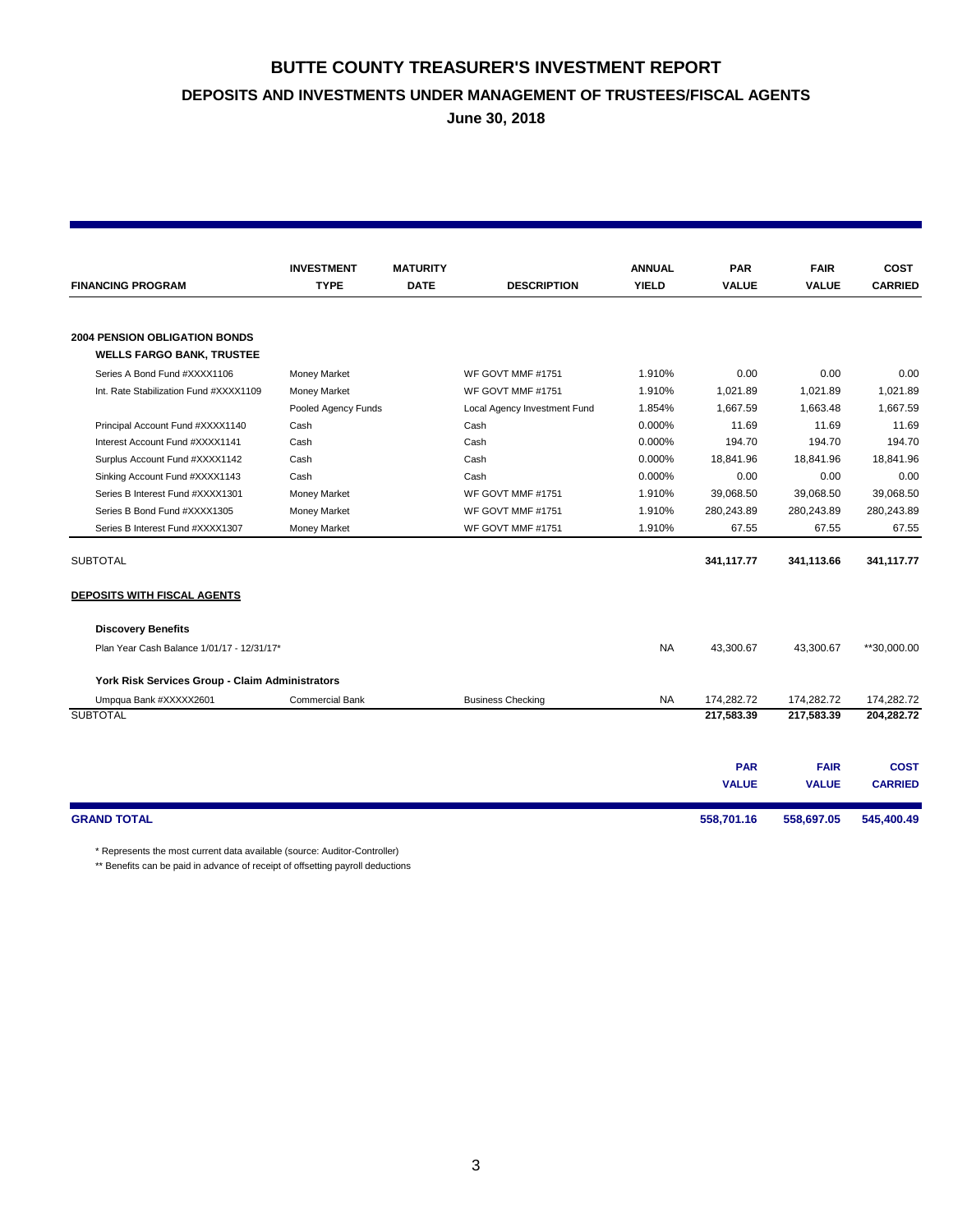**ACTIVELY MANAGED PORTFOLIO "AT-A-GLANCE"**

**June 30, 2018**

| <b>INVESTMENTS BY TYPE*</b>                                                                                            |                                      | <b>INVESTMENTS BY MATURITY &amp; YIELD*</b> |             |                                                                         |        |    |                             |  |  |  |
|------------------------------------------------------------------------------------------------------------------------|--------------------------------------|---------------------------------------------|-------------|-------------------------------------------------------------------------|--------|----|-----------------------------|--|--|--|
| Local Agency Investment Fund/CalTrust/MMF/CAMP                                                                         | LAIF/CT/MMF/CAMP                     | \$                                          | 112,025,067 |                                                                         |        |    |                             |  |  |  |
| Federal Home Loan Bank                                                                                                 | <b>FHLB</b>                          | \$                                          | 45,200,000  | LAIF/CALTRUST/MMF/CAMP (1 day)                                          | 1.937% | \$ | 112,025,067                 |  |  |  |
| Federal Home Loan Mortgage Corp                                                                                        | <b>FHLMC</b>                         | \$                                          | 13,075,000  | 01-12 months                                                            | 1.765% | \$ | 68,697,000                  |  |  |  |
| Federal National Mortgage Assn                                                                                         | <b>FNMA</b>                          | \$                                          | 15,000,000  | 13-36 months                                                            | 1.697% | \$ | 151,932,000                 |  |  |  |
| Federal Farm Credit Bank                                                                                               | <b>FFCB</b>                          | \$                                          | 34,560,000  | 37-60 months                                                            | 2.183% | \$ | 144,475,000                 |  |  |  |
| Federal Agricultural Mortgage Corp                                                                                     | <b>FAMCA</b>                         | \$                                          | 15,000,000  | <b>TOTAL PAR VALUE</b>                                                  |        | \$ | 477,129,067                 |  |  |  |
| <b>Corporate Notes</b>                                                                                                 | <b>CORP</b>                          | \$                                          | 38,359,000  |                                                                         |        |    |                             |  |  |  |
| U.S. Treasury Notes                                                                                                    | <b>UST</b>                           | \$                                          | 79,000,000  | * Investments managed by Trustees & School Bond Proceeds not included.  |        |    |                             |  |  |  |
| Tennessee Valley Authority                                                                                             | <b>TVA</b>                           | \$                                          | 5,000,000   |                                                                         |        |    |                             |  |  |  |
| Supranational                                                                                                          | <b>SUPRA</b>                         | \$                                          | 65,650,000  | Final maturity dates are used; probable call dates are not considered.  |        |    |                             |  |  |  |
| Certificates of Deposit (Collateralized/Negotiable)                                                                    | CDs                                  | \$                                          | 10,500,000  | Amounts quoted at Par Value.                                            |        |    |                             |  |  |  |
| <b>Municipal Bonds</b>                                                                                                 | <b>MUNI</b>                          | \$                                          | 43,760,000  |                                                                         |        |    |                             |  |  |  |
|                                                                                                                        |                                      | \$                                          | 477,129,067 |                                                                         |        |    |                             |  |  |  |
| 24%<br>14%<br>1%<br>QQ<br>17%<br>7%<br>3%<br>8%<br>• LAIF/CT/MMF/CAMP • FHLB<br>• FHLMC<br>$\bullet$ FNMA              |                                      |                                             |             | · LAIF/CALTRUST/MMF/CAMP (1 day)<br>$= 01-12$ months<br>$-13-36$ months |        |    |                             |  |  |  |
| ■ FFCB<br>· FAMCA                                                                                                      | $\bullet$ CORP<br>$\bullet$ UST      |                                             |             | • 37-60 months                                                          |        |    |                             |  |  |  |
| ■ TVA<br><b>SUPRA</b>                                                                                                  | $\bullet$ CDs<br>$\blacksquare$ MUNI |                                             |             |                                                                         |        |    |                             |  |  |  |
| Butte County Pooled Treasury Portfolio Balance**<br>Net of Tax and Revenue Anticipation Notes (TRAN) and Bond Proceeds |                                      |                                             |             |                                                                         |        |    |                             |  |  |  |
| \$550,000,000                                                                                                          |                                      |                                             |             |                                                                         |        |    |                             |  |  |  |
| \$525,000,000                                                                                                          |                                      |                                             |             |                                                                         |        |    |                             |  |  |  |
|                                                                                                                        |                                      |                                             |             |                                                                         |        |    | $-2018$                     |  |  |  |
| \$500,000,000                                                                                                          |                                      |                                             |             |                                                                         |        |    | $-2017$<br>$\triangle$ 2016 |  |  |  |
| \$475,000,000                                                                                                          |                                      |                                             |             |                                                                         |        |    | $+$ 2015                    |  |  |  |
| \$450,000,000                                                                                                          |                                      |                                             |             |                                                                         |        |    | $-4 - 2014$                 |  |  |  |
| \$425,000,000                                                                                                          |                                      |                                             |             |                                                                         |        |    | $-2013$                     |  |  |  |
| \$400,000,000                                                                                                          |                                      |                                             |             |                                                                         |        |    | 2012                        |  |  |  |

**\*\* This chart does not include deposits from TRAN, Bond Proceeds, or Investments under Management of Trustees.**

\$250,000,000 \$275,000,000 \$300,000,000 \$325,000,000 \$350,000,000 \$375,000,000

D

 **It is intended to demonstrate cash flow trends and establish a baseline for the portfolio, enabling medium term investments.**

JAN FEB MAR APR MAY JUN JUL AUG SEP OCT NOV DEC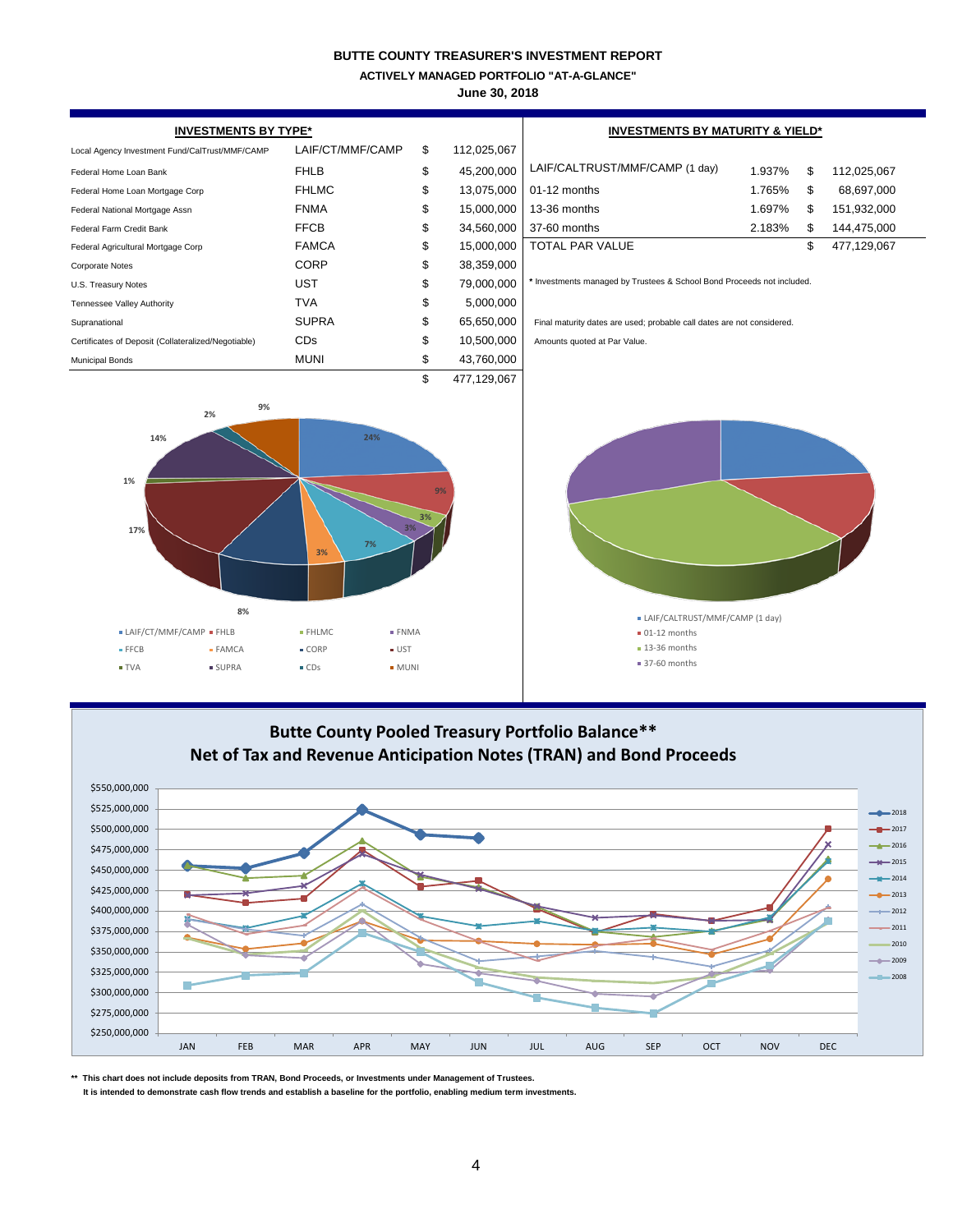### **MANAGED PORTFOLIO - DETAILS OF SECURITIES HELD**

**June 30, 2018**

**Page 1 of 2**

|                        |                                                           |                        | <b>Credit Rating</b> |                        | Purchase                | <b>Maturity</b>         | <b>Yield to</b> |                              |                              |                              |
|------------------------|-----------------------------------------------------------|------------------------|----------------------|------------------------|-------------------------|-------------------------|-----------------|------------------------------|------------------------------|------------------------------|
| Security               | <b>Description</b>                                        | <b>S&amp;P</b>         | Moody's              | <b>Fitch</b>           | Date                    | Date                    | Maturity (%)    | Par Value                    | <b>Fair Value</b>            | <b>Cost Carried*</b>         |
| 89236TCP8              | TOYOTA MOTOR CREDIT CORP                                  | AA-                    | Aa3                  | Α                      | 9/18/2015               | 7/13/2018               | 1.600           | 5,000,000.00                 | 4,998,310.00                 | 4,999,918.42                 |
| 912828XK1              | <b>U S TREASURY NOTE</b>                                  | AA+                    | Aaa                  | AAA                    | 1/2/2018                | 7/15/2018               | 1.509           | 5,000,000.00                 | 4,997,965.00                 | 4,998,784.02                 |
| 912828VQ0<br>38147J3E0 | U S TREASURY NOTE<br>GOLDMAN SACHS BANK USA               | AA+<br><b>NR</b>       | Aaa<br>NR.           | AAA<br><b>NR</b>       | 1/3/2018<br>8/27/2014   | 7/31/2018<br>8/27/2018  | 1.552<br>1.650  | 5,000,000.00<br>250,000.00   | 4,998,035.00<br>250,000.00   | 4,999,271.08<br>250,000.00   |
| 02587CAY6              | AMERICAN EXPRESS BK FSB                                   | <b>NR</b>              | NR.                  | <b>NR</b>              | 8/28/2014               | 8/28/2018               | 1.600           | 250,000.00                   | 250,000.00                   | 250,000.00                   |
| 912828L40              | U S TREASURY NOTE                                         | AA+                    | Aaa                  | AAA                    | 3/8/2018                | 9/15/2018               | 1.860           | 5,000,000.00                 | 4,990,020.00                 | 4,991,194.35                 |
| 459058ER0              | INTL BK RECON & DEVELOP                                   | AAA                    | Aaa                  | AAA                    | 12/5/2016               | 10/5/2018               | 1.261           | 2,500,000.00                 | 2,492,625.00                 | 2,498,322.95                 |
| 880591EQ1              | TENN VALLEY AUTHORITY                                     | AA+                    | Aaa                  | AAA                    | 7/28/2017               | 10/15/2018              | 1.363           | 5,000,000.00                 | 4,995,100.00                 | 5,005,521.28                 |
| 912828RP7              | U S TREASURY NOTE                                         | AA+                    | Aaa                  | AAA                    | 3/27/2018               | 10/31/2018              | 1.962           | 5,000,000.00                 | 4,995,115.00                 | 4,996,502.29                 |
| 795450RM9              | SALLIE MAE BANK/SALT LKE                                  | <b>NR</b>              | NR.                  | <b>NR</b>              | 11/25/2013              | 11/20/2018              | 2.050           | 250,000.00                   | 250,000.00                   | 250,000.00                   |
| 912828A34              | U S TREASURY NOTE                                         | AA+                    | Aaa                  | AAA<br><b>NR</b>       | 3/27/2018               | 11/30/2018              | 2.012           | 5,000,000.00                 | 4,982,225.00                 | 4,984,318.30                 |
| 686184WJ7<br>89236TBB0 | <b>ORIENTAL BANK</b><br>TOYOTA MOTOR CREDIT CORP          | <b>NR</b><br>AA-       | NR.<br>Aa3           | Α                      | 12/16/2015<br>9/18/2015 | 12/17/2018<br>1/17/2019 | 1.750<br>1.875  | 250,000.00<br>5,000,000.00   | 250,000.00<br>4,988,950.00   | 250,000.00<br>5,005,901.25   |
| 037833BQ2              | <b>APPLE INC</b>                                          | AA+                    | Aa1                  | <b>NR</b>              | 1/17/2017               | 2/22/2019               | 1.450           | 1,540,000.00                 | 1,532,349.28                 | 1,542,421.86                 |
| 30231GAP7              | EXXON MOBIL CORPORATION                                   | AA+                    | Aaa                  | <b>NR</b>              | 3/29/2018               | 3/1/2019                | 2.304           | 3,157,000.00                 | 3,141,533.86                 | 3,144,653.47                 |
| 650035K80              | NEW YORK ST URBAN DEV CORP REV                            | AAA                    | Aa1                  | AA+                    | 12/18/2014              | 3/15/2019               | 1.980           | 5,000,000.00                 | 4,983,850.00                 | 5,000,324.36                 |
| 13063CKL3              | CALIFORNIA ST GO UNLTD TXBL                               | AA-                    | Aa3                  | AA-                    | 11/24/2014              | 5/1/2019                | 1.900           | 3,000,000.00                 | 2,995,980.00                 | 3,008,346.27                 |
| 3133EFD20              | FEDERAL FARM CREDIT BANK                                  | AA+                    | Aaa                  | AAA                    | 2/23/2016               | 5/23/2019               | 1.266           | 5,000,000.00                 | 4,947,410.00                 | 4,999,311.97                 |
| 594918AC8              | MICROSOFT CORP                                            | AAA                    | Aaa                  | AA+                    | 9/28/2015               | 6/1/2019                | 1.580           | 2,500,000.00                 | 2,538,325.00                 | 2,558,092.97                 |
| 45905UF58<br>91412GSB2 | INTL BK RECON & DEVELOP<br>UNIV OF CALIFORNIA CA REV TXBL | <b>NR</b><br>AA        | NR.                  | <b>NR</b>              | 5/25/2018               | 6/28/2019               | 2.472           | 5,000,000.00                 | 4,958,685.00                 | 4,957,550.61                 |
| 31315PM71              | FEDERAL AGRIC MTG CORP                                    | <b>NR</b>              | Aa2<br>NR.           | AA<br><b>NR</b>        | 8/24/2015<br>7/17/2014  | 7/1/2019<br>7/17/2019   | 1.698<br>1.813  | 5,000,000.00<br>5,000,000.00 | 4,962,400.00<br>4,964,405.00 | 5,004,710.89<br>4,995,874.44 |
| 459058EV1              | INTL BK RECON & DEVELOP                                   | AAA                    | Aaa                  | AAA                    | 1/28/2016               | 7/26/2019               | 1.392           | 5,000,000.00                 | 4,935,940.00                 | 4,992,609.10                 |
| 31315PTD1              | <b>FARMER MAC</b>                                         | <b>NR</b>              | NR.                  | <b>NR</b>              | 8/25/2014               | 8/23/2019               | 1.765           | 5,000,000.00                 | 4,952,800.00                 | 4,990,982.06                 |
| 459058FQ1              | INTL BK RECON & DEVELOP                                   | <b>NR</b>              | Aaa                  | AAA                    | 5/16/2018               | 9/30/2019               | 2.525           | 5,000,000.00                 | 4,917,685.00                 | 4,919,252.71                 |
| 68389XAX3              | ORACLE CORP                                               | AA-                    | A1                   | A+                     | 10/6/2015               | 10/8/2019               | 1.845           | 4,162,000.00                 | 4,138,230.82                 | 4,182,524.03                 |
| 45905UZJ6              | INTL BK RECON & DEVELOP                                   | AAA                    | Aaa                  | <b>NR</b>              | 12/2/2016               | 10/25/2019              | 1.573           | 5,000,000.00                 | 4,912,655.00                 | 4,982,503.36                 |
| 3133EEBN9              | FEDERAL FARM CREDIT BANK                                  | AA+                    | Aaa                  | AAA                    | 11/12/2014              | 11/12/2019              | 1.800           | 5,000,000.00                 | 4,954,640.00                 | 5,000,000.00                 |
| 966594AW3<br>02587DXE3 | <b>WHITNEY BANK/MS</b><br>AMERICAN EXPR CENTURION         | <b>NR</b><br><b>NR</b> | NR.<br>NR.           | <b>NR</b><br><b>NR</b> | 1/25/2017<br>1/30/2015  | 1/27/2020<br>1/30/2020  | 1.700<br>1.950  | 250,000.00<br>250,000.00     | 250,000.00<br>250,000.00     | 250,000.00<br>250,000.00     |
| 882806EM0              | TEXAS ST TECH UNIV REV                                    | AA+                    | Aa1                  | AA+                    | 11/6/2015               | 2/15/2020               | 1.790           | 2,570,000.00                 | 2,548,514.80                 | 2,582,531.71                 |
| 474067AK1              | JEFFERSON FIN CRED UNION                                  | <b>NR</b>              | <b>NR</b>            | <b>NR</b>              | 2/27/2018               | 2/27/2020               | 2.400           | 250,000.00                   | 250,000.00                   | 250,000.00                   |
| 912828J84              | <b>U S TREASURY NOTE</b>                                  | AA+                    | Aaa                  | AAA                    | 4/8/2015                | 3/31/2020               | 1.330           | 5,000,000.00                 | 4,902,735.00                 | 5,003,773.64                 |
| 13063CSQ4              | CALIFORNIA ST GO UNLTD TXBL                               | AA-                    | Aa3                  | AA-                    | 4/29/2015               | 4/1/2020                | 1.680           | 5,000,000.00                 | 4,918,100.00                 | 5,010,025.96                 |
| 13063DFZ6              | CALIFORNIA ST GO UNLT TXBL                                | AA-                    | Aa3                  | AA-                    | 4/25/2018               | 4/1/2020                | 2.523           | 3,000,000.00                 | 2,991,510.00                 | 3,003,883.19                 |
| 71270QMS2              | PEOPLES UNITED BANK NA                                    | <b>NR</b>              | <b>NR</b>            | <b>NR</b>              | 4/15/2015               | 4/15/2020               | 1.800           | 250,000.00                   | 250,000.00                   | 250,000.00                   |
| 3136G2HF7              | FEDERAL NATL MORTGAGE ASSN                                | AA+                    | Aaa                  | AAA                    | 5/19/2015               | 5/19/2020               | 1.600           | 5,000,000.00                 | 4,912,765.00                 | 5,000,000.00                 |
| 912828XE5<br>140420RX0 | U S TREASURY NOTE<br>CAPITAL ONE BANK USA NA              | AA+<br><b>NR</b>       | Aaa<br>NR.           | AAA<br><b>NR</b>       | 6/1/2015<br>6/10/2015   | 5/31/2020<br>6/10/2020  | 1.503<br>2.006  | 4,000,000.00<br>250,000.00   | 3,922,656.00<br>250,000.00   | 3,999,760.41<br>249,514.23   |
| 313383HU8              | FEDERAL HOME LOAN BANK                                    | AA+                    | Aaa                  | <b>NR</b>              | 6/5/2015                | 6/12/2020               | 1.780           | 5,000,000.00                 | 4,919,790.00                 | 4,997,206.86                 |
| 3133834H1              | FHLB 1.375 06/20                                          | AA+                    | Aaa                  | <b>NR</b>              | 7/23/2015               | 6/12/2020               | 1.795           | 5,200,000.00                 | 5,080,701.60                 | 5,159,444.82                 |
| 8821172X1              | TEXAS ST A&M UNIV REV                                     | AAA                    | Aaa                  | AAA                    | 8/10/2015               | 7/1/2020                | 1.963           | 3,000,000.00                 | 2,936,280.00                 | 2,987,856.90                 |
| 459058FM0              | INTL BK RECON & DEVELOP                                   | AAA                    | Aaa                  | AAA                    | 8/23/2016               | 8/10/2020               | 1.140           | 5,000,000.00                 | 4,843,295.00                 | 4,998,430.94                 |
| 3130ADSS2              | FEDERAL HOME LOAN BANK                                    | AA+                    | Aaa                  | <b>NR</b>              | 4/5/2018                | 9/9/2020                | 2.419           | 5,000,000.00                 | 4,980,295.00                 | 5,002,163.84                 |
| 05580ACW2              | <b>BMW BANK NORTH AMERICA</b>                             | <b>NR</b>              | <b>NR</b>            | <b>NR</b>              | 9/18/2015               | 9/18/2020               | 2.200           | 250,000.00                   | 250,000.00                   | 250,000.00                   |
| 20033AMR4<br>49306SYW0 | <b>COMENITY CAPITAL BANK</b><br><b>KEY BANK NA</b>        | <b>NR</b><br><b>NR</b> | NR.<br>NR.           | <b>NR</b><br><b>NR</b> | 9/21/2015<br>9/27/2017  | 9/21/2020<br>9/25/2020  | 2.250<br>1.850  | 250,000.00<br>250,000.00     | 250,000.00<br>250,000.00     | 250,000.00<br>250,000.00     |
| 3136G1H28              | <b>FANNIE MAE</b>                                         | AA+                    | Aaa                  | AAA                    | 2/3/2017                | 9/28/2020               | 1.677           | 5,000,000.00                 | 4,904,540.00                 | 5,002,454.75                 |
| 9128282Z2              | U S TREASURY NOTE                                         | AA+                    | Aaa                  | AAA                    | 10/31/2017              | 10/15/2020              | 1.712           | 5,000,000.00                 | 4,895,510.00                 | 4,990,312.50                 |
| 254672VT2              | <b>DISCOVER BANK</b>                                      | <b>NR</b>              | <b>NR</b>            | <b>NR</b>              | 10/21/2015              | 10/21/2020              | 2.200           | 250,000.00                   | 250,000.00                   | 250,000.00                   |
| 14042RBL4              | <b>CAPITAL ONE NA</b>                                     | <b>NR</b>              | NR.                  | <b>NR</b>              | 11/13/2015              | 10/28/2020              | 2.277           | 250,000.00                   | 250,000.00                   | 249,853.33                   |
| 594918BG8              | MICROSOFT CORP                                            | AAA                    | Aaa                  | AA+                    | 8/22/2016               | 11/3/2020               | 1.382           | 5,000,000.00                 | 4,919,440.00                 | 5,068,836.33                 |
| 94986TWG8              | WELLS FARGO BANK NA                                       | <b>NR</b>              | <b>NR</b>            | <b>NR</b>              | 12/3/2015               | 12/3/2020               | 1.500           | 250,000.00                   | 250,000.00                   | 250,000.00                   |
| 29266NX93              | <b>ENERBANK USA</b>                                       | <b>NR</b>              | NR.                  | <b>NR</b>              | 1/28/2016               | 1/28/2021               | 1.903           | 250,000.00                   | 250,000.00                   | 249,677.75                   |
| 89677DET9<br>3130A7CV5 | TRISTATE CAPITAL BANK<br>FEDERAL HOME LOAN BANK           | <b>NR</b><br>AA+       | NR.<br>Aaa           | <b>NR</b><br><b>NR</b> | 1/31/2018<br>4/7/2016   | 2/1/2021<br>2/18/2021   | 2.350<br>1.315  | 250,000.00<br>5,000,000.00   | 250,000.00<br>4,841,220.00   | 250,000.00<br>5,007,598.72   |
| 4581X0CS5              | INTER-AMERICAN DEVEL BK                                   | AAA                    | Aaa                  | AAA                    | 11/15/2016              | 3/15/2021               | 1.574           | 5,000,000.00                 | 4,888,230.00                 | 5,039,178.53                 |
| 13063CP87              | CALIFORNIA ST GO UNLTD                                    | AA-                    | Aa3                  | AA-                    | 6/13/2016               | 4/1/2021                | 1.430           | 5,000,000.00                 | 4,819,550.00                 | 5,009,223.96                 |
| 3134G8Y29              | <b>FREDDIE MAC</b>                                        | AA+                    | NR                   | AAA                    | 4/28/2016               | 4/28/2021               | 1.375           | 3,000,000.00                 | 2,938,068.00                 | 2,997,457.50                 |
| 459058FD0              | INTL BK RECON & DEV STEP-UP                               | <b>NR</b>              | NR.                  | NR                     | 4/28/2016               | 4/28/2021               | 1.500           | 3,000,000.00                 | 2,919,900.00                 | 3,000,000.00                 |
| 02007GCP6              | <b>ALLY BANK</b>                                          | <b>NR</b>              | NR                   | <b>NR</b>              | 5/10/2018               | 5/10/2021               | 2.850           | 250,000.00                   | 250,000.00                   | 250,000.00                   |
| 128829AC2              | CALDWELL BK & TRUST CO                                    | <b>NR</b>              | NR                   | <b>NR</b>              | 5/13/2016               | 5/13/2021               | 1.400           | 250,000.00                   | 250,000.00                   | 250,000.00                   |
| 91412GF59              | UNIV OF CALIFORNIA CA REV TXBL                            | AA                     | Aa2                  | AA                     | 8/5/2016                | 5/15/2021               | 1.417           | 5,000,000.00                 | 4,856,200.00                 | 5,062,373.50                 |
| 459058FH1<br>3136G3MV4 | INTL BK RECON & DEVELOP<br>FEDERAL NATL MORTGAGE ASSN     | AAA<br>AA+             | Aaa<br>Aaa           | AAA<br>AAA             | 6/13/2016<br>5/25/2016  | 5/24/2021<br>5/25/2021  | 1.412<br>1.375  | 5,000,000.00<br>5,000,000.00 | 4,812,085.00<br>4,803,575.00 | 4,994,817.21<br>5,000,000.00 |
| 3130AD5K4              | FEDERAL HOME LOAN BANK                                    | AA+                    | Aaa                  | <b>NR</b>              | 12/26/2017              | 6/22/2021               | 2.197           | 5,000,000.00                 | 4,918,940.00                 | 4,997,569.78                 |
| 27113PBE0              | EAST BOSTON SAVINGS BANK                                  | <b>NR</b>              | NR                   | <b>NR</b>              | 6/23/2016               | 6/23/2021               | 1.500           | 250,000.00                   | 250,000.00                   | 250,000.00                   |
| 912828S27              | U S TREASURY NOTE                                         | AA+                    | Aaa                  | AAA                    | 12/15/2017              | 6/30/2021               | 2.027           | 5,000,000.00                 | 4,785,155.00                 | 4,869,992.57                 |